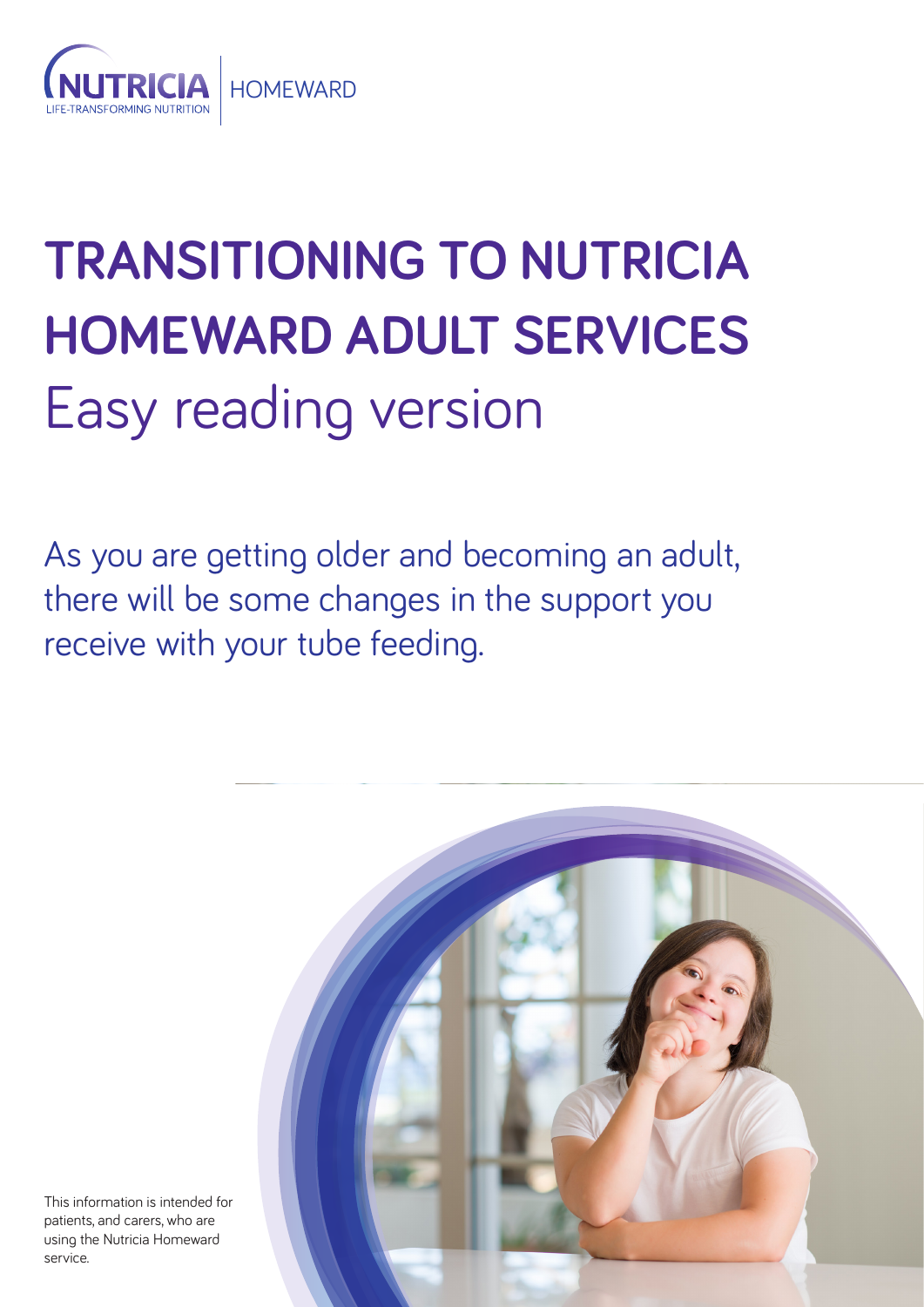## **There might be changes to:**

- Which dietitian helps look after you
- Which Nutricia Homeward Enteral Nurse Specialist you see and how often you see them
- The type of tube feed your dietitian wants you to have
- Some of the things you use with your tube feed, like syringes, and how many you get every month
- Your tube feeding routine.

#### **Nutricia want you to know that we are here to help you with these changes.**



You may have a different Nutricia Homeward Nurse who will help look after you, just like they help look after lots of other people. Your Nutricia Homeward Nurse will

come and see you, they will try to come along with someone you already know but you can ask for whoever you want to be there with you.



The Nutricia Homeward Nurse will teach you, and the other people who need to know about your tube, how to look after it and how to use it safely. They will also answer your questions and tell you what to do if you are worried about anything. Your Nutricia Homeward Nurse will come back to see you again if there are changes to your tube or your tube feed, or to your routine, or if the people supporting you with your tube need to learn.



Please ask your new Nutricia Homeward Nurse anything you want to know about tube feeding. The Nutricia Homeward Nurse might have some questions for you too, to make sure they have all the information they need to help you.



If you would like your Nutricia Homeward Nurse to talk to doctors or nurses, or anyone else about your tube feeding, you will need to let them know it is OK for them to do so — Nutricia can't speak to anyone about you unless you have given your permission. If you want someone else to order your tube feed or the things you use with your tube feed, we will need to know who that person is and how to contact them.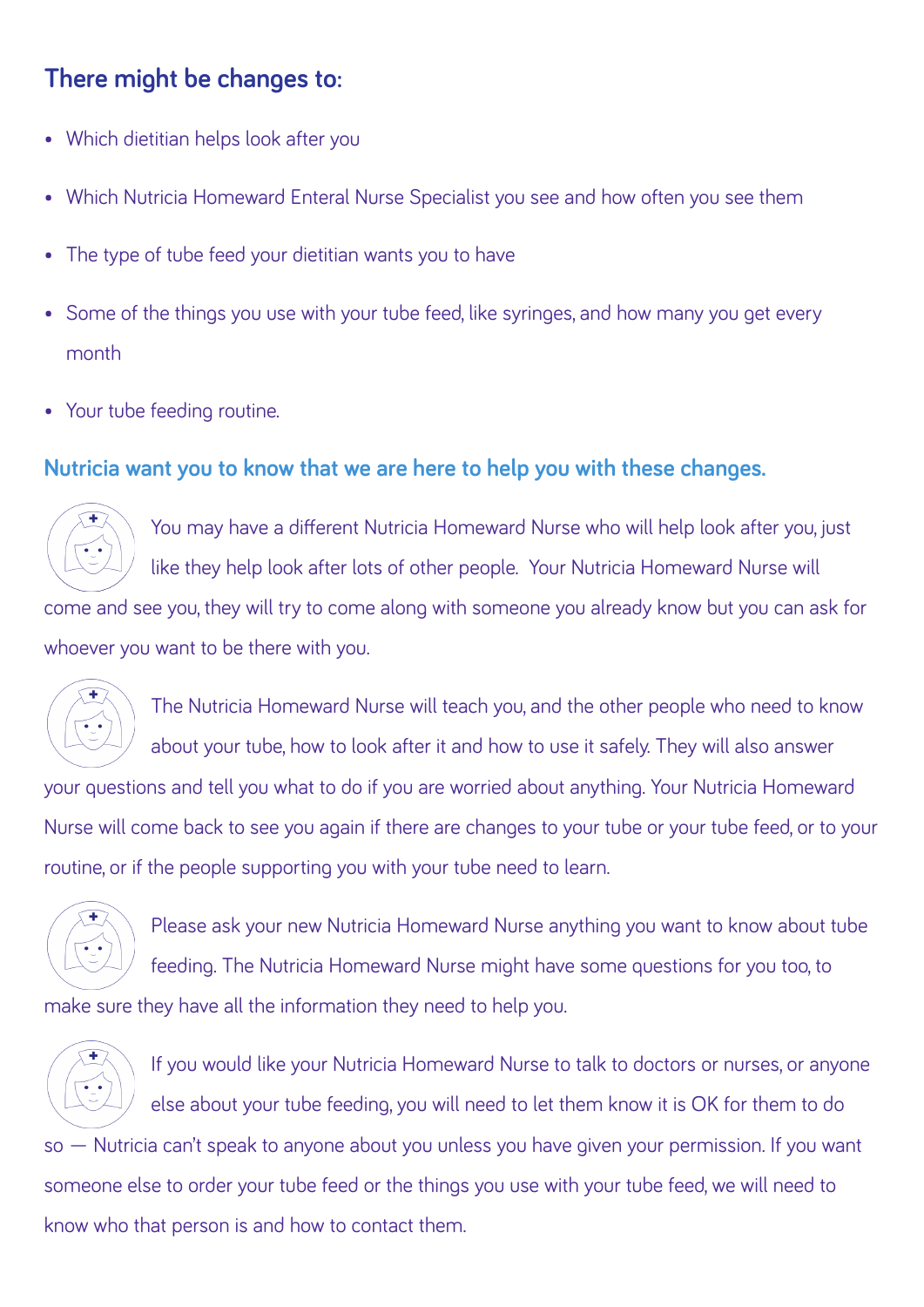## **Lots of things stay the same**

Nutricia will still deliver your tube feed and the other things you use every month, but  $\sqrt{\Box}$ ە you might want to do more of this yourself. They will ask you, or the person you choose, to check how many bottles of tube feed and the things you use with it (like syringes, giving sets, extension sets, spare tubes) you have left. You might decide you would like to do your own ordering and you can do this online, just go to the website nutriciahomeward.co.uk. There is a very useful step-by-step guide to help you do this.



If you want someone else to do your ordering you must tell us who you would like to do that for you, and give us permission to talk to them about it.



If you forget to do your order someone from the Nutricia office will phone you to check what you need.

Nutricia will text you, or the person you ask us to, the day before the delivery and again on the day of your delivery to help you remember.

 $\sqrt{\square}$  $\widehat{\bullet}$ ∡ล

The Nutricia Homeward delivery driver will have a badge that shows their name and has the Nutricia Homeward logo. They can bring your tube feed and things you use

with your tube feeds into your house and put them away for you if you ask them to.



If you are having problems, if you are worried about your feeding tube, or your pump is not working properly, please phone your Nutricia Homeward Nurse.

If you have any questions about tube feeding you can call our patient helpline on 08457 623653.

You may also have support from an NHS nurse specialist; if you do they will tell you who they are and how to contact them.